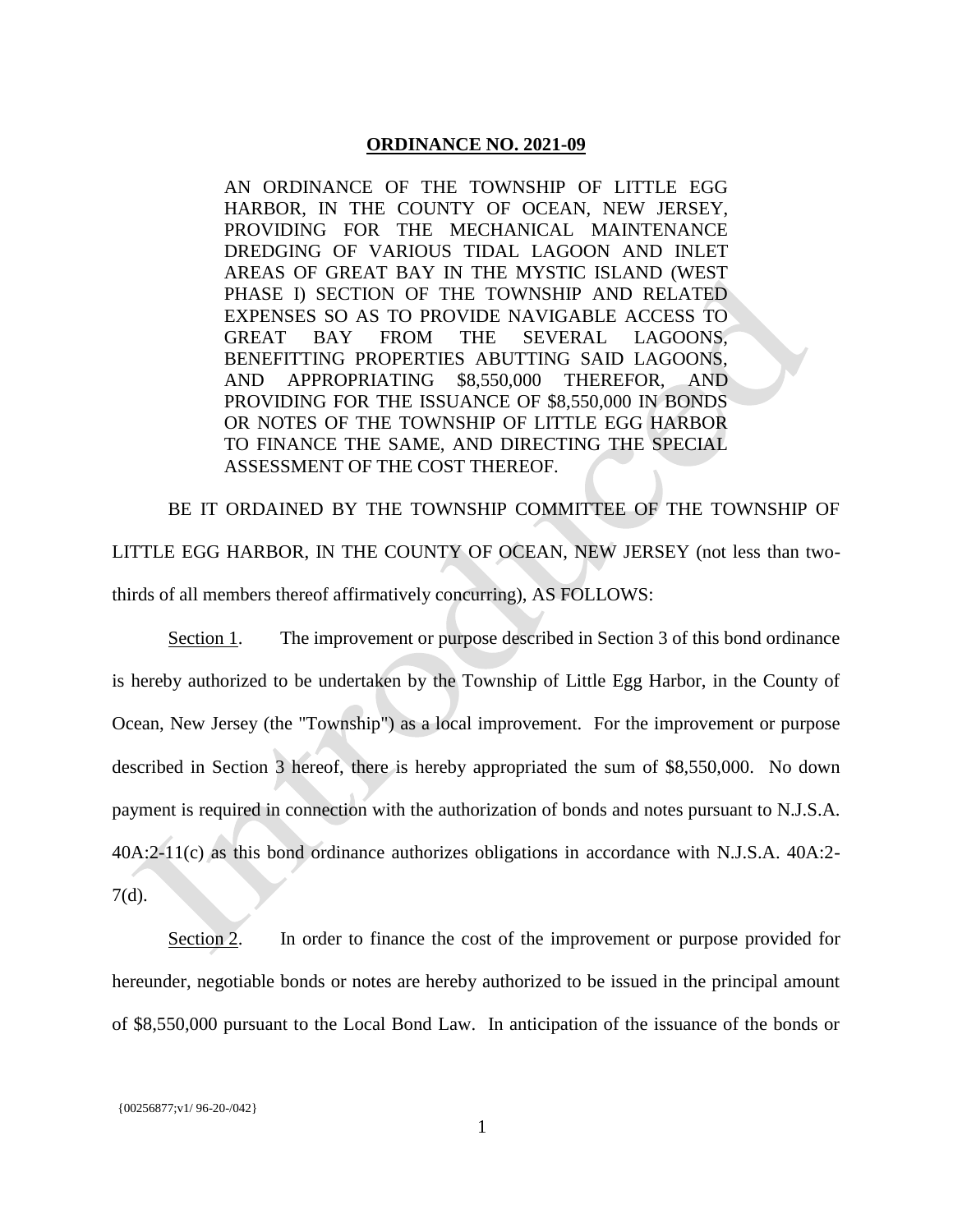notes, negotiable bond anticipation notes are hereby authorized to be issued pursuant to and within the limitations prescribed by the Local Bond Law.

Section 3. (a) The improvement hereby authorized and the purpose for the financing of which the bonds or notes are to be issued is the mechanical maintenance dredging of bottom sediments from various tidal lagoon and inlet areas of Great Bay in the Mystic Island (West Phase I) section of the Township, so as to provide navigable access to Great Bay from the several lagoons, benefitting properties, abutting said lagoons, located along East Delaware Drive, East Hudson Drive, East Mohawk Drive, East Mullica Road, East Navesink Drive, East Potomac Drive, East Raritan Drive, East Shrewsbury Drive, East Susquehanna Drive, East Thames Road, Falcon Drive, Lake Huron Drive, Lake Michigan Drive, Lake St. Claire Drive, Lake Superior Drive, Lake Wood Drive, North Binnacle Drive, North Captain Drive, North Commodore Drive, North Forecastle Drive, Radio Road, Ship Drive, South Binnacle Drive, South Captains Drive, South Commodore Drive, South Forecastle Drive, South Longboat Drive, Spar Court, Tiller Court, Twin Lakes Boulevard, West Anchor Drive, West Boat Drive, West Brig Drive, West Calabreeze Drive, West Dory Drive, West Playhouse Drive, West Sail Drive within the Township, including the storage, dewatering, transportation and disposal of dredged material, and also including all work and materials, equipment, labor and appurtenances necessary therefor or incidental thereto. The affected properties, listed by block and lot as designated on the Official Tax Map of the Township, include, but are not limited to, the following:

Block 310: Lots 1, 2, 3, 4, 5, 6, 7, 8, 9, 10, 11, 12, 14, 15, 16, 17, 28, 29, 30, 31, 32, 33, 34, 35, 36, 37, 38, 39, 40, 41, 42, 43, 44, 45, 46, 47, 48 and 49; Block 311: Lots 6, 7, 8, 9, 10, 11, 12, 13, 14, 15, 16, 17, 17.01, 18, 18.01, 19, 20, 21, 22, 23, 24, 25, 26, 27, 28, 29, 30, 31, 32, 33, 34, 35, 36, 37, 38, 39, 40, 41 and 42;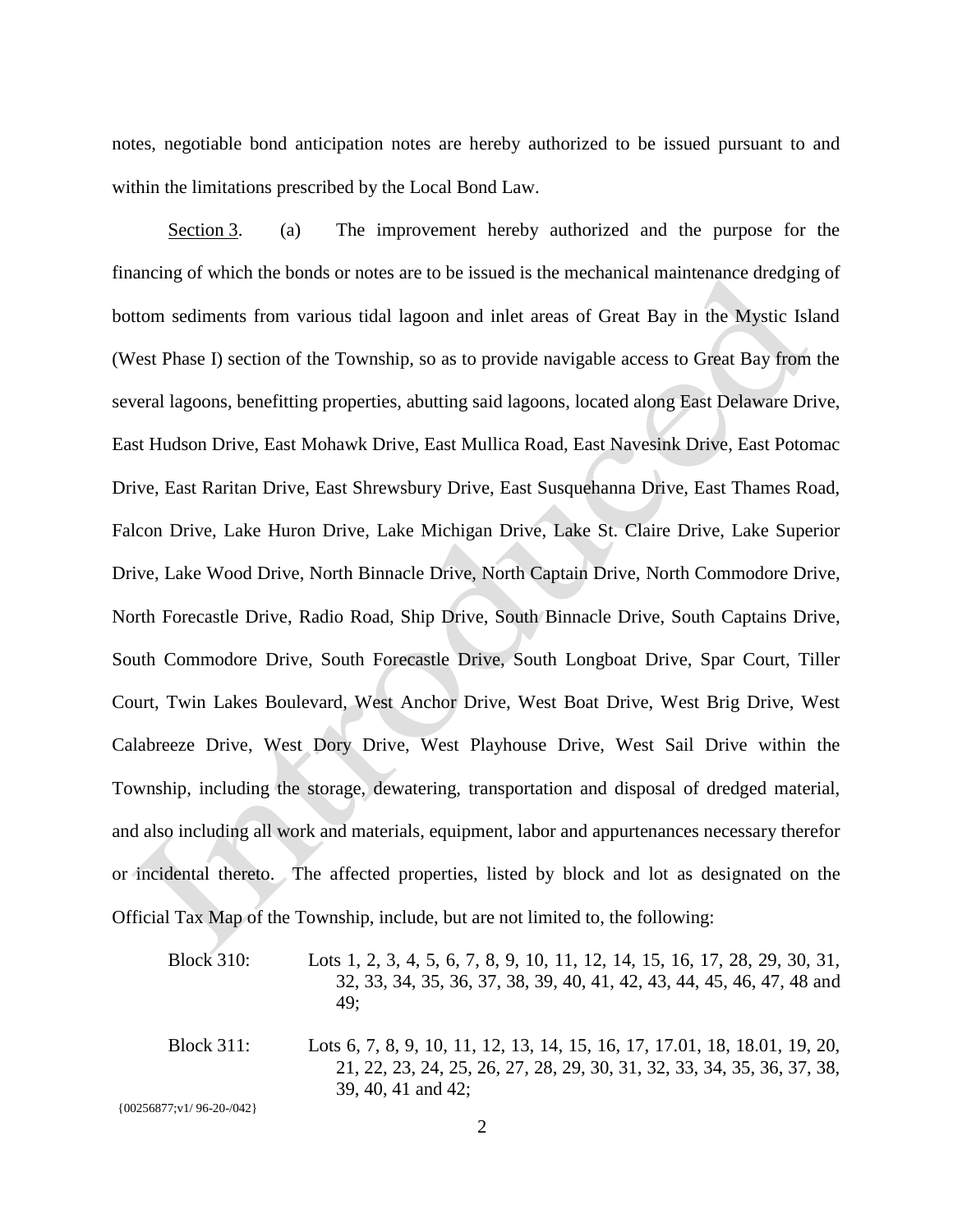- Block 312: Lots 23, 24, 25, 26, 27, 28, 29, 30, 31, 32, 33, 34, 35, 36, 37, 38, 39, 40 and 41;
- Block 313: Lots 2, 3, 4, 5, 6, 7, 8, 9, 10, 11, 12, 13, 14, 15, 16, 17, 18, 19, 20, 21 and 22;
- Block 314: Lots 23, 24, 25, 26, 27, 28, 29, 30, 31, 32, 33, 34, 35, 36, 37, 38, 39, 40, 41, 42, 43, 44 and 45;
- Block 315: Lots 1, 2, 3, 4, 5, 6, 7, 8, 9, 10, 11, 12, 13, 14, 15, 16, 17, 18, 19, 20, 21, 22 and 23;
- Block 316: Lots 25, 26, 27, 28, 29, 30, 31, 32, 33, 34, 35, 36, 37, 38, 39, 40, 41, 42, 43, 44, 45, 46 and 47;
- Block 317: Lots 2, 3, 4, 5, 6, 7, 8, 9, 10, 11, 12, 13, 14, 15, 16, 17, 18, 19, 20, 21, 22, 23 and 24;
- Block 318: Lots 24, 25, 26, 27, 28, 29, 30, 31, 32, 33, 34, 35, 36, 37, 38, 39, 40, 41, 42, 43, 44, 45, 46 and 47;
- Block 319: Lots 2, 3, 4, 5, 6, 7, 8, 9, 10, 11, 12, 13, 14, 15, 16, 17, 18, 19, 20, 21, 22 and 23;
- Block 325.12: Lots 1, 2, 3, 4, 5, 6, 7, 8, 9, 10, 11, 12, 13, 14, 15, 16, 17, 18, 19, 20, 21, 22 and 23;
- Block 325.13: Lots 1, 1.01, 2, 3, 4, 5, 6, 7, 8, 9, 10, 11, 12, 13, 14, 15, 16, 17, 18, 19, 20, 20.01, 21, 22, 23, 24, 25, 26, 27, 28, 29, 30, 31, 32, 33, 34, 35, 36, 37, 38, 39, 40 and 41;
- Block 325.14: Lots 1, 2, 3, 4, 5, 6, 7, 8, 9, 10, 11, 12, 14, 15, 16, 17, 18.01, 19.01, 20, 21, 22, 23, 24, 25, 26, 27, 28, 29 and 30;
- Block 325.16: Lots 1, 2, 3, 4, 5, 6, 7 and 8;
- Block 325.17: Lots 1, 2, 3, 4, 5, 6, 7, 8, 9, 10, 11, 12 and 13;
- Block 325.40: Lots 1.01, 1.02, 1.03, 1.04, 1.05, 1.06, 1.07, 1.08, 1.09, 1.10, 1.12, 1.13, 1.14, 1.15, 1.16, 1.17, 1.18, 1.19, 1.20, 2, 3, 8, 9, 10, 11, 12, 13, 14, 15, 16, 17, 18, 19, 20, 21, 22, 23, 24, 25, 26 and 27;
- Block 325.41: Lots 1, 2, 3, 4, 5, 6, 7, 8, 9, 10, 11, 12, 13, 14, 15, 16, 17, 18, 19, 20, 21, 22, 23, 24, 25, 26, 27, 28, 29, 30, 31, 32, 33, 34, 35, 36, 37, 38, 39, 40, 41, 42, 43, 44, 45, 46, 47, 48, 49, 50, 51, 52 and 53;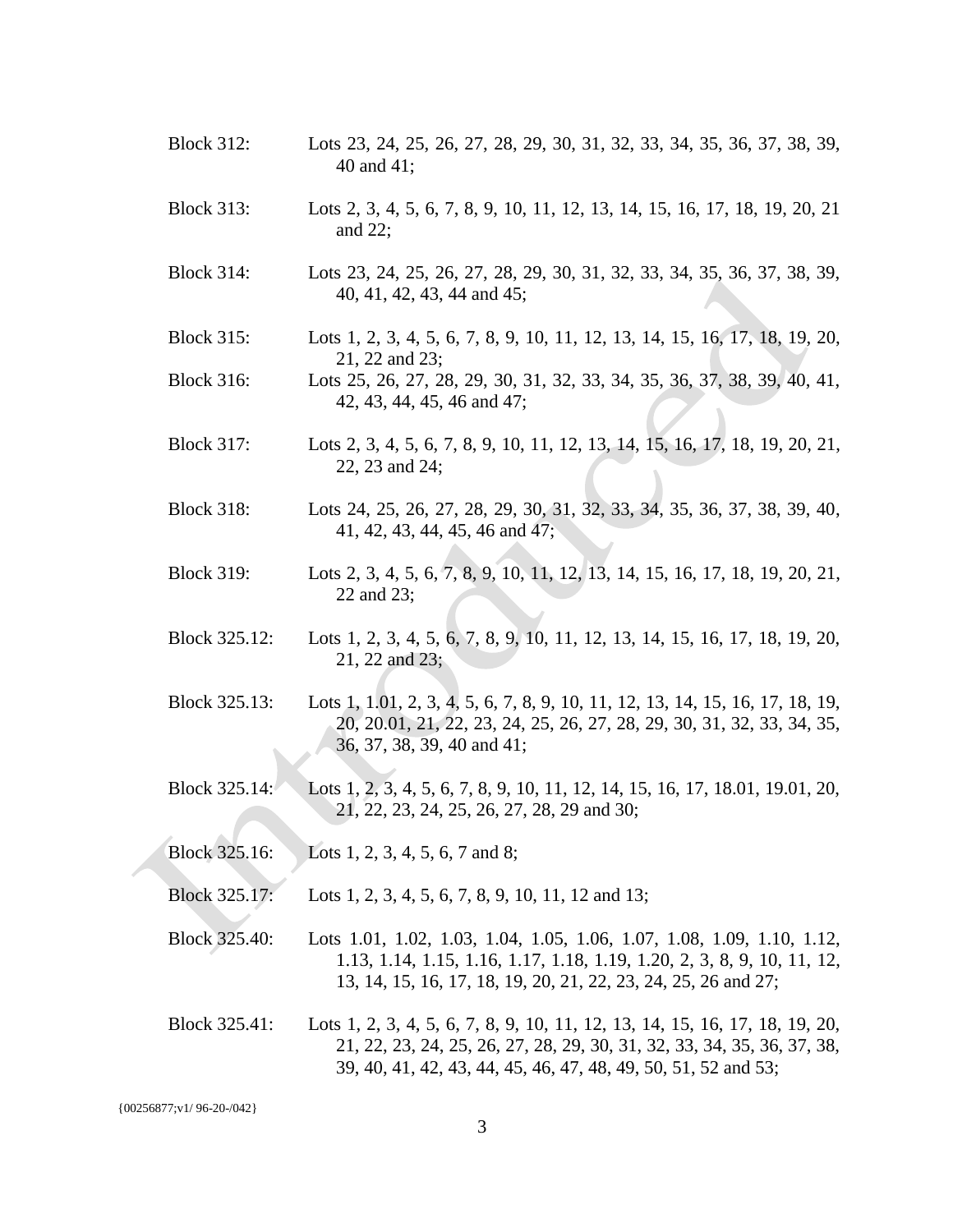- Block 325.42: Lots 1, 2, 3, 4, 5, 6, 7, 8, 9, 10, 11, 12, 13, 14, 15, 16, 17, 18, 19, 20, 21, 22, 23, 24, 25, 26, 27, 28, 30, 31, 32, 33, 34, 35, 36, 37, 38, 39, 40, 41, 42, 43, 44, 45, 46, 47, 48, 49, 50, 51, 52, 53, 54, 55, 56, 57 and 58;
- Block 325.43: Lots 2, 3, 4, 5, 6, 7, 8, 9, 10, 11, 12, 13, 14, 15, 16, 17, 18, 19, 20, 21, 22, 23, 24, 25, 26, 27, 28, 29, 30, 31, 32, 33, 34, 35, 36, 37, 38, 39, 40, 41, 42, 43, 44, 45, 46, 47, 48 and 49;
- Block 325.44: Lots 1, 2, 3, 4, 5, 6, 7, 8, 9, 10, 11, 12, 13, 14, 15, 16, 17, 18, 19, 20, 21, 22, 23, 24, 25, 26, 27, 28, 29, 30, 31, 32, 33, 34, 35, 36, 37, 38, 39, 40, 41 and 42;
- Block 325.45: Lots 1, 2, 3, 4, 5, 6, 7, 8, 9, 10, 11, 12, 13, 14, 15, 16, 17, 18, 19, 20, 21, 22, 23, 24 and 25;
- Block 325.46: Lots 2, 3, 4, 5, 6, 8, 9, 10, 11, 12, 13, 14, 15, 16, 17, 18, 19, 20, 21, 22, 23, 24, 25, 26, 27, 28, 29, 30, 31, 32, 33, 34, 35, 36, 37, 38, 39 and 40;
- Block 325.47: Lots 1, 2, 3, 4, 5, 6, 7, 8, 9, 10, 11, 12, 13, 14, 15, 16, 17, 18, 19, 20, 21, 22, 23, 24, 25, 26, 27, 28, 29, 30, 31, 32, 33, 34, 35 and 36;
- Block 325.48: Lots 1, 2, 3, 4, 5, 6, 7, 8, 9, 10, 11, 12, 13, 14, 15, 16, 17, 18, 19, 20, 21, 22, 23 and 24;
- Block 325.50: Lots 1, 2, 3, 4, 5, 6, 7, 8, 9, 10, 11, 12, 13, 14, 15, 16, 17, 18, 19, 20, 21, 22, 23, 24, 25, 26, 27, 28, 29, 30, 31, 32, 33, 34, 35, 36, 37, 38, 39, 40, 41, 42, 43, 44, 45, 46, 47, 48, 49, 50, 51, 52, 53, 54, 55, 56, 57, 58, 59, 60, 61, 62, 63, 64, 65, 66, 67, 68, 69, 70, 71, 72, 73, 74, 75, 76, 77, 78, 79, 80, 81, 82 and 83;
- Block 325.51: Lots 1, 2, 3, 4, 5, 6, 7, 8, 9, 10, 11, 12, 13, 14, 15, 16, 17, 18, 19, 20, 21, 22, 23, 24, 25, 26, 27, 28, 29, 30, 31, 32, 34, 35, 36, 37, 38, 39, 40, 41, 42.01, 44, 45, 46, 47, 48, 49, 50, 51, 52, 53, 54, 55, 56, 57, 58, 59, 60, 61, 62, 63, 64, 65, 66, 67, 68, 69, 70, 71, 72, 73, 74, 75, 76, 77, 78, 79, 80, 81, 82, 83 and 84;
- Block 325.53: Lots 1, 2, 3, 4, 5, 6, 7, 8, 9, 10, 11, 12, 13, 14, 15, 16, 17, 18, 19, 20, 21, 22, 23, 24, 25, 26, 27, 28, 29, 30, 31, 32, 33, 34, 35, 36, 37, 38, 39, 40, 41, 42, 43, 44, 45, 46, 47, 48, 49, 50, 51, 52, 53, 54, 55 and 56;
- Block 325.54: Lots 1, 2, 3, 4, 5, 6, 7, 8, 9, 10, 11, 12, 13, 14, 15, 16, 17, 18, 19, 20, 21, 22, 23, 24, 25, 26, 27, 28, 29, 30, 31, 32, 33 and 34;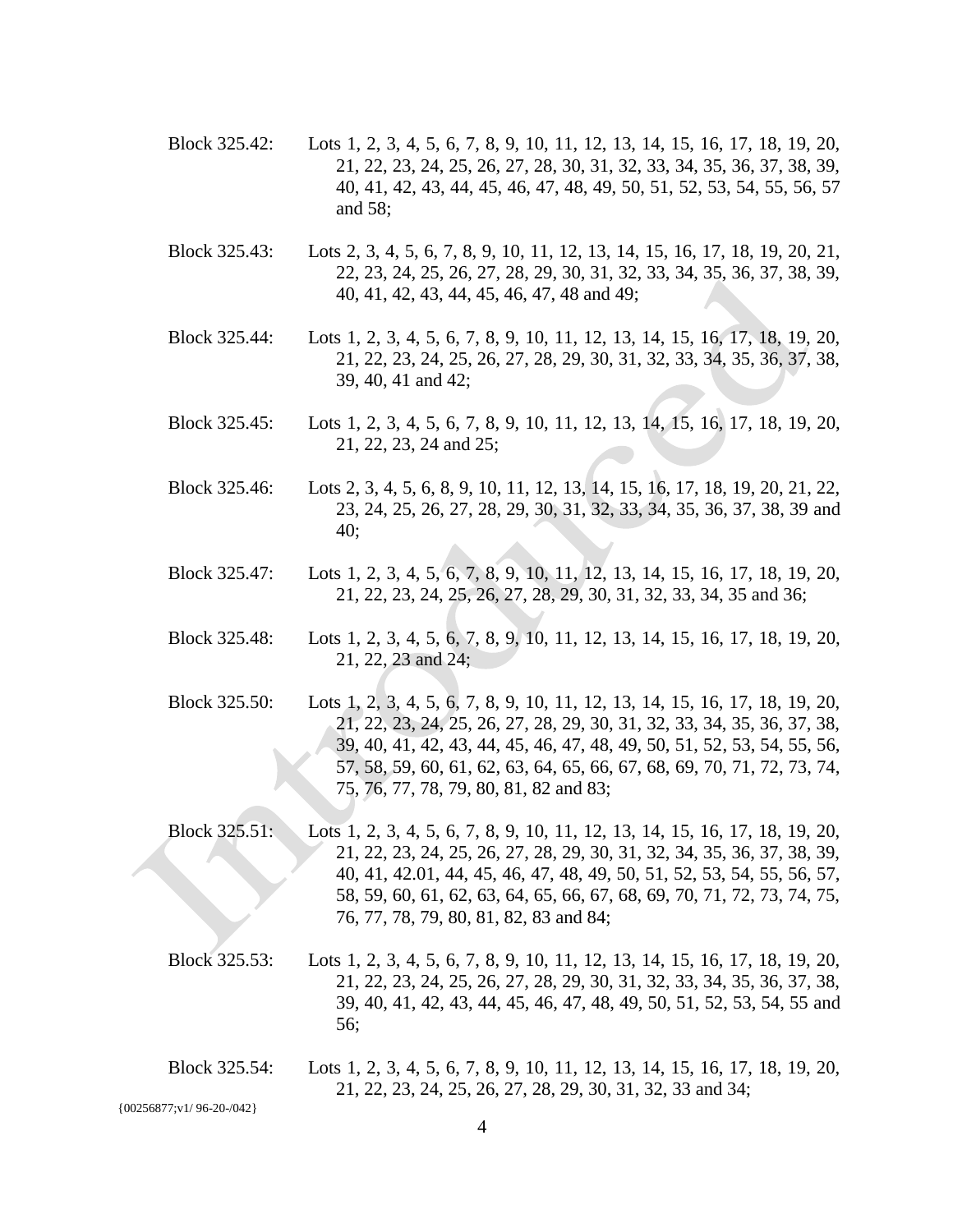- Block 325.89: Lots 1, 2, 3, 4, 5, 6, 7, 8, 9, 10, 11, 12, 13, 14, 16, 17, 18, 19, 20, 21, 22, 23, 24, 25, 26, 27, 28, 29, 30, 31, 32, 33, 34, 35, 36, 37, 38, 39, 40, 41 and 42;
- Block 325.90: Lots 2, 3, 4, 5, 6, 7, 8, 9, 10, 11, 12, 13, 14, 15, 16, 17, 18, 19 and 20;
- Block 325.93: Lots 2, 3, 4, 5, 6, 7, 8, 9, 10, 11, 12, 13, 14, 15, 16, 17, 18, 19, 20, 21, 22, 23, 24, 25, 26, 27, 28, 29, 30, 31, 32, 33 and 34;
- Block 325.94: Lots 2, 3, 4, 5, 6, 7, 8, 9, 10, 11, 12, 13, 14, 15, 16, 17, 18, 19, 20, 21, 22, 23, 24, 25, 26, 27, 28, 29, 30, 31, 32, 33, 34, 35, 36, 37, 38, 39, 40, 41, 42, 43, 44, 45 and 46;
- Block 325.97: Lots 2, 3, 4, 5, 6, 7, 8, 9, 10, 11, 12, 13, 14, 15, 16, 17, 18, 19, 20, 21, 22, 23, 24, 25, 26, 27, 28, 29, 30, 31, 32, 33, 34, 35, 36, 37, 38 and 39;
- Block 325.99: Lots 2, 3, 4, 5, 6, 7, 8, 9, 10, 11, 12, 13, 14, 15, 16, 17, 18, 19, 20, 21, 22, 23, 24, 25, 26, 27, 28, 29, 30, 31, 32, 33, 34, 35, 36, 37, 38, 39, 40, 41, 42, 43, 44, 45, 46, 47, 48, 49, 50, 51, 52 and 53;
- Block 325.101: Lots 2, 3, 4, 5, 6, 7, 8, 9, 10, 11, 12, 13, 14, 15, 16, 18.01, 19, 20, 21, 22, 23, 24, 25, 26, 27, 28, 29, 30, 31, 32, 33, 34, 35, 36, 37, 38, 39, 40, 41, 42, 43, 44, 45, 46, 47, 48, 49, 50, 51 and 52;
- Block 325.102: Lots 1, 3, 4, 5, 6, 7, 8, 9, 10, 11, 12, 13, 14, 15, 16 and 17;
- Block 325.105: Lots 2, 3, 4, 5, 6, 7, 8, 9, 10, 11, 12, 13, 14, 15, 16, 17, 18, 19, 20, 21, 22, 23, 24, 25, 26, 27, 28, 29, 30, 31, 32, 33, 34, 35, 36, 37 and 38;
- Block 325.106: Lots 25, 26.01, 28, 29, 30, 31, 32, 33, 34, 35, 36, 38, 39, 40, 41, 42, 43, 44, 45, 46, 47 and 48;
	- (b) The estimated maximum amount of bonds or notes to be issued for the

improvement or purpose is as stated in Section 2 hereof.

(c) The estimated cost of the improvement or purpose is equal to the amount of the appropriation herein made therefor.

Section 4. All bond anticipation notes issued hereunder shall mature at such times as may be determined by the chief financial officer; provided that no note shall mature later than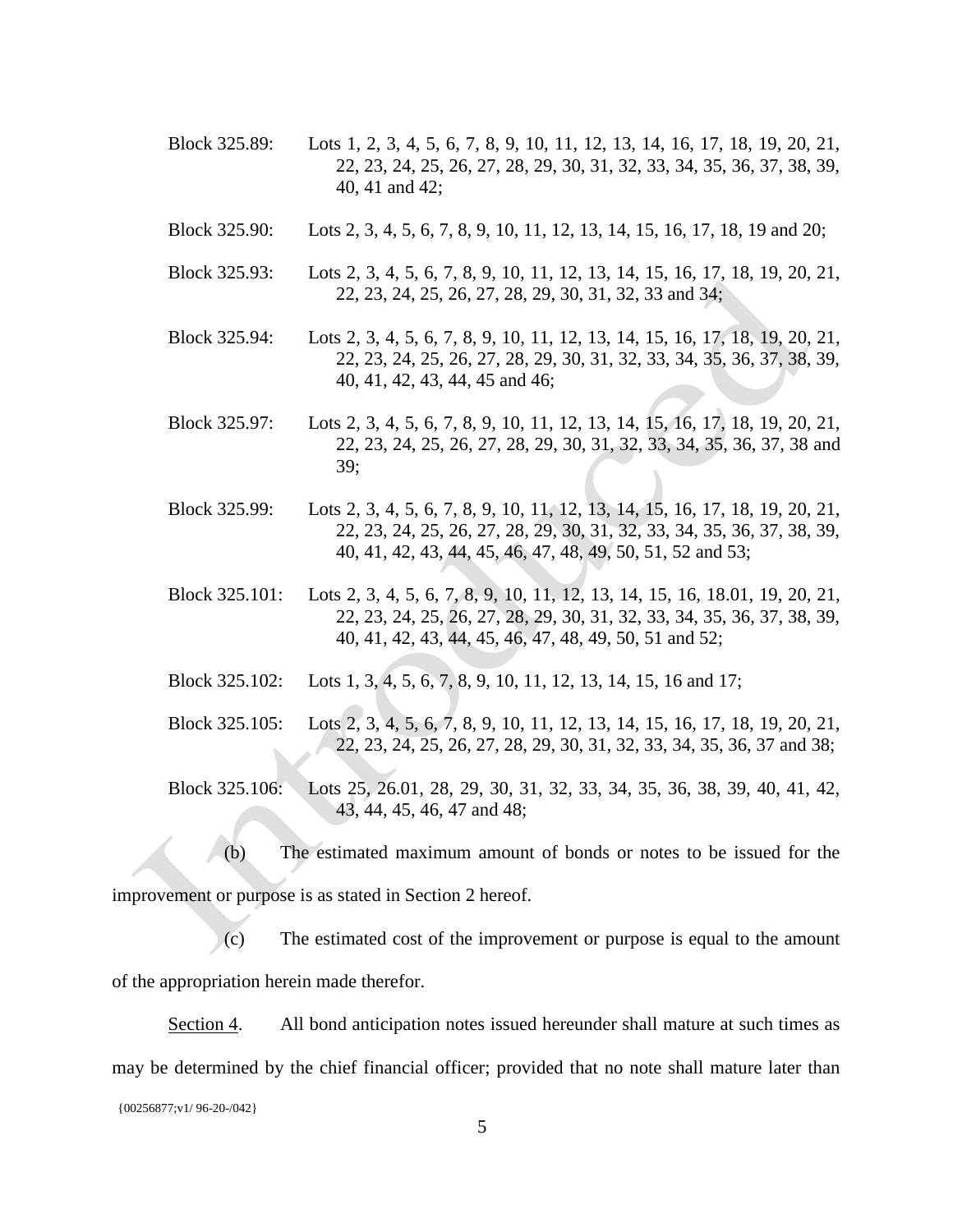one year from its date. The notes shall bear interest at such rate or rates and be in such form as may be determined by the chief financial officer. The chief financial officer shall determine all matters in connection with notes issued pursuant to this bond ordinance, and the chief financial officer's signature upon the notes shall be conclusive evidence as to all such determinations. All notes issued hereunder may be renewed from time to time subject to the provisions of N.J.S.A. 40A:2-8.1. The chief financial officer is hereby authorized to sell part or all of the notes from time to time, at not less than par and accrued interest, at public or private sale and to deliver them to the purchasers thereof upon receipt of payment of the purchase price plus accrued interest from their dates to the date of delivery thereof. The chief financial officer is directed to report in writing to the governing body at the meeting next succeeding the date when any sale or delivery of the notes pursuant to this bond ordinance is made. Such report must include the amount, the description, the interest rate and the maturity schedule of the notes sold, the price obtained and the name of the purchaser.

Section 5. The capital budget or temporary capital budget (as applicable) of the Township is hereby amended to conform with the provisions of this bond ordinance to the extent of any inconsistency herewith. In the event of any such inconsistency and amendment, the resolution in the form promulgated by the Local Finance Board showing full detail of the amended capital budget or amended temporary capital budget (as applicable) and capital program as approved by the Director of the Division of Local Government Services is on file with the Clerk and is available there for public inspection.

{00256877;v1/ 96-20-/042} Section 6. Notice is hereby given to the owners of all lots and parcels of real estate benefited by the improvement described in Section 3 hereof and affected by the improvement described therein that the Township of Little Egg Harbor intends to make and to levy special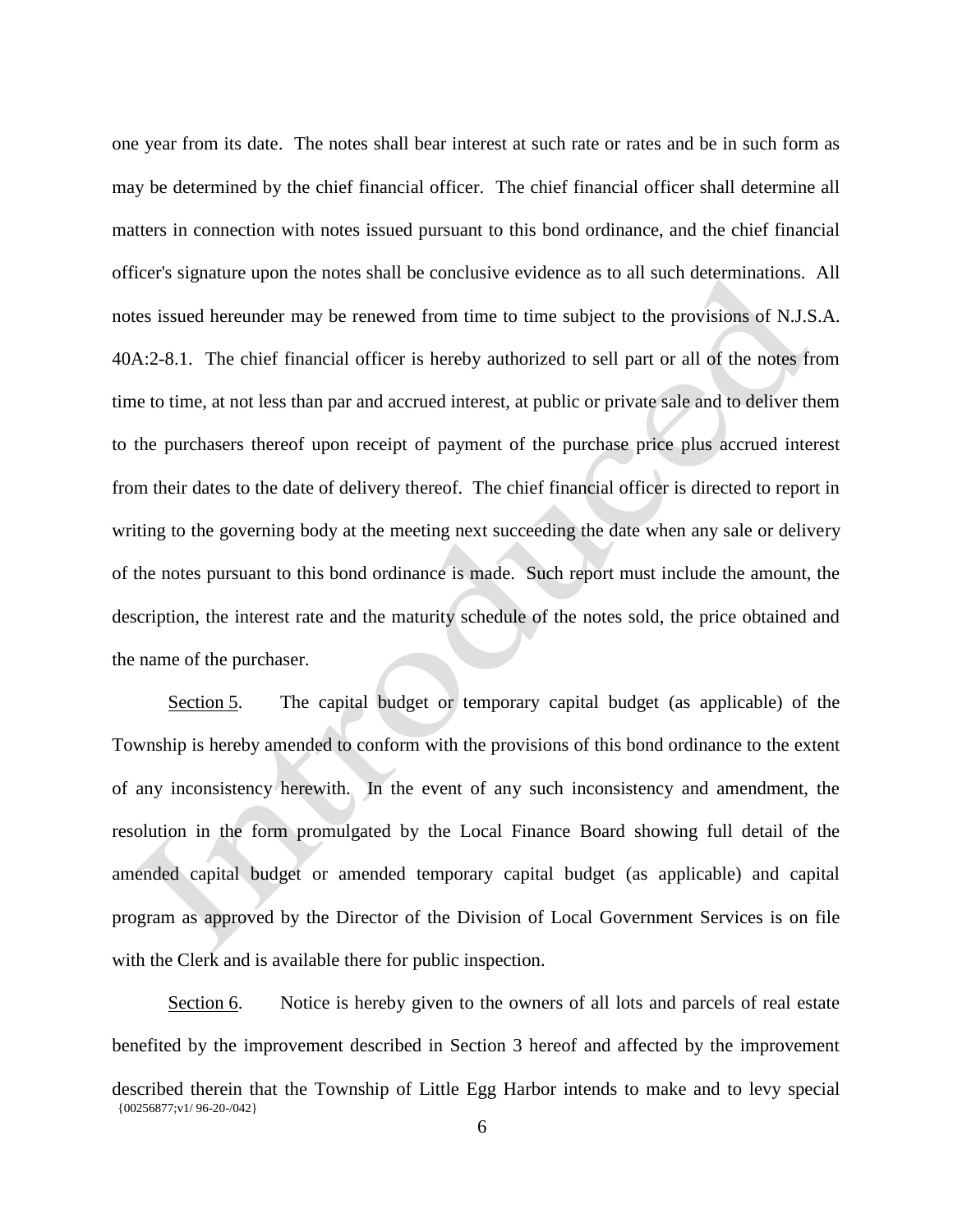assessments against all such lots and parcels of real estate in an aggregate amount of not exceeding \$8,550,000 and for not to exceed annual installments over 10 years. Accordingly, the estimated maximum amount of special assessments shall not exceed \$8,550,000 and shall be paid in not to exceed 10 annual installments. Such special assessments shall be made and levied in the manner provided by law and shall be as nearly as possible in proportion to and not in excess of the peculiar benefit, advantage or increase in value that the respective lots and parcels of real estate shall be deemed to receive by reason of the improvement, said assessment to be computed by the Township on the basis of an equal share per tax lot.

Section 7. The owner of any land upon which an assessment for the local improvement shall have been made may pay such assessment in the number of equal yearly installments determined herein with legal interest on the unpaid balance of the assessment. The first of such installments shall be due and payable two months after the confirmation of the assessment, and each subsequent annual installment and interest shall be payable in each successive year at such time as the governing body shall determine by resolution, provided that any owner of land so assessed shall have the privilege of paying the whole of any assessment or any balance of installments with accrued interest thereon at one time. In case any such installment shall remain unpaid for thirty (30) days after the time it shall become due and payable, it shall draw interest at the same rate imposed upon the arrearage of taxes in the Township and shall be collected in the same manner as provided by law for other past-due assessments. Such assessment shall remain a lien upon the land described herein until the assessment, with all installments and accrued interest thereon, shall be paid and satisfied. Notwithstanding anything herein to the contrary, the Township shall have the right to waive

{00256877;v1/ 96-20-/042} default as may be permitted by law.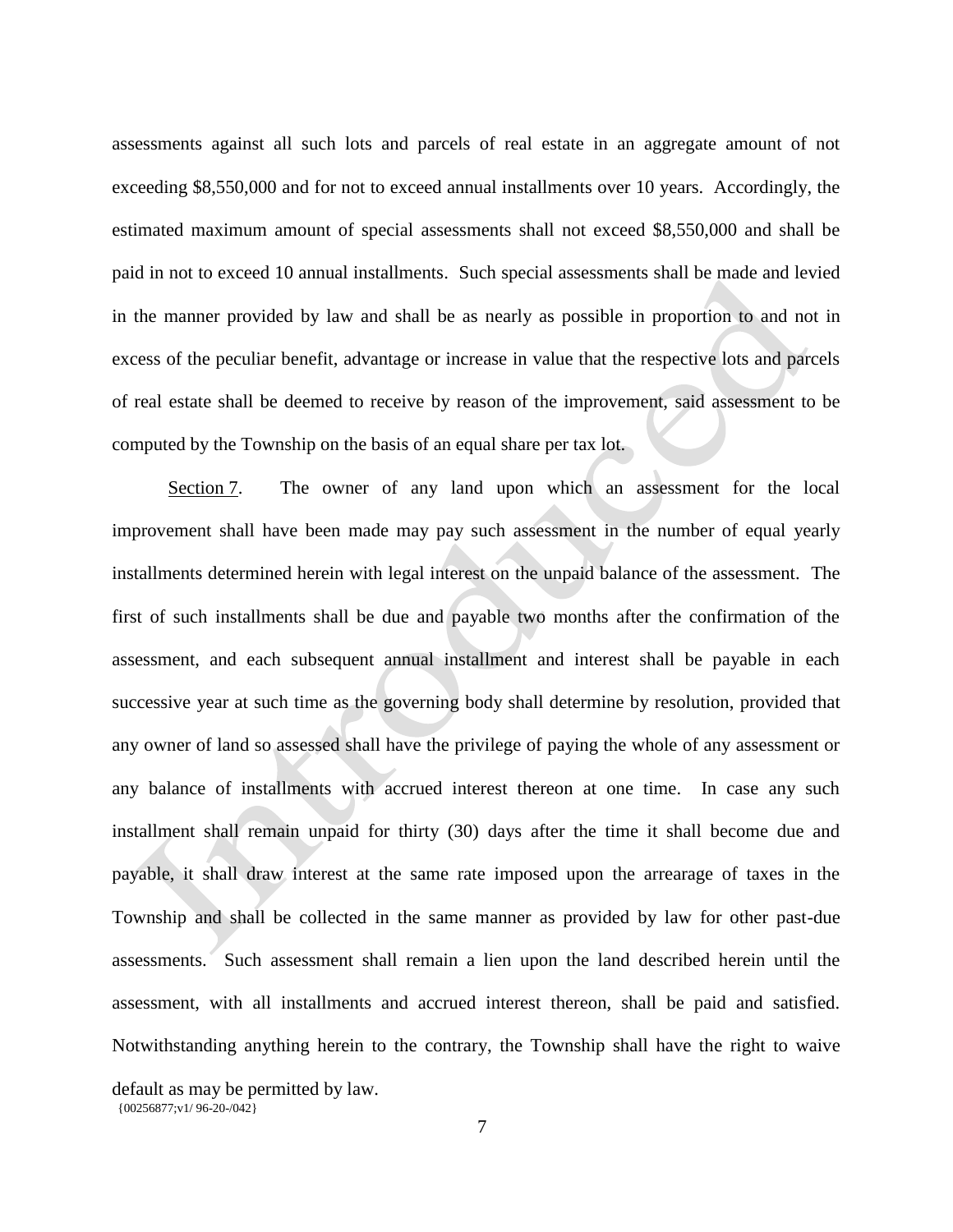Section 8. The following additional matters are hereby determined, declared, recited and stated:

(a) The improvement or purpose described in Section 3 of this bond ordinance is not a current expense. It is an improvement or purpose the Township may lawfully undertake as a local improvement, the cost of which shall be specially assessed on property specially benefited thereby.

(b) The period of usefulness of the improvement or purpose, within the limitations of the Local Bond Law, according to the reasonable life thereof computed from the date of the bonds authorized by this bond ordinance, is ten (10) years.

(c) The Supplemental Debt Statement required by the Local Bond Law has been duly prepared and filed in the office of the Clerk, and a complete executed duplicate thereof has been filed in the office of the Director of the Division of Local Government Services in the Department of Community Affairs of the State of New Jersey. Such statement shows that the gross debt of the Township as defined in the Local Bond Law is increased by the authorization of the bonds and notes provided in this bond ordinance by \$8,550,000, and the obligations authorized herein will be within all debt limitations prescribed by that Law.

(d) An amount not exceeding \$450,000 for items of expense listed in and permitted under N.J.S.A. 40A:2-20 is included in the estimated cost indicated herein for the improvement or purpose.

{00256877;v1/ 96-20-/042} (e) The Township intends to issue bonds or notes to finance the cost of the improvements or purposes described in Section 3 of this ordinance. The Township expects that the maximum principal amount of bonds or notes that will be issued to finance the cost of the improvements or purposes described in Section 2 of this bond ordinance is \$8,550,000. If the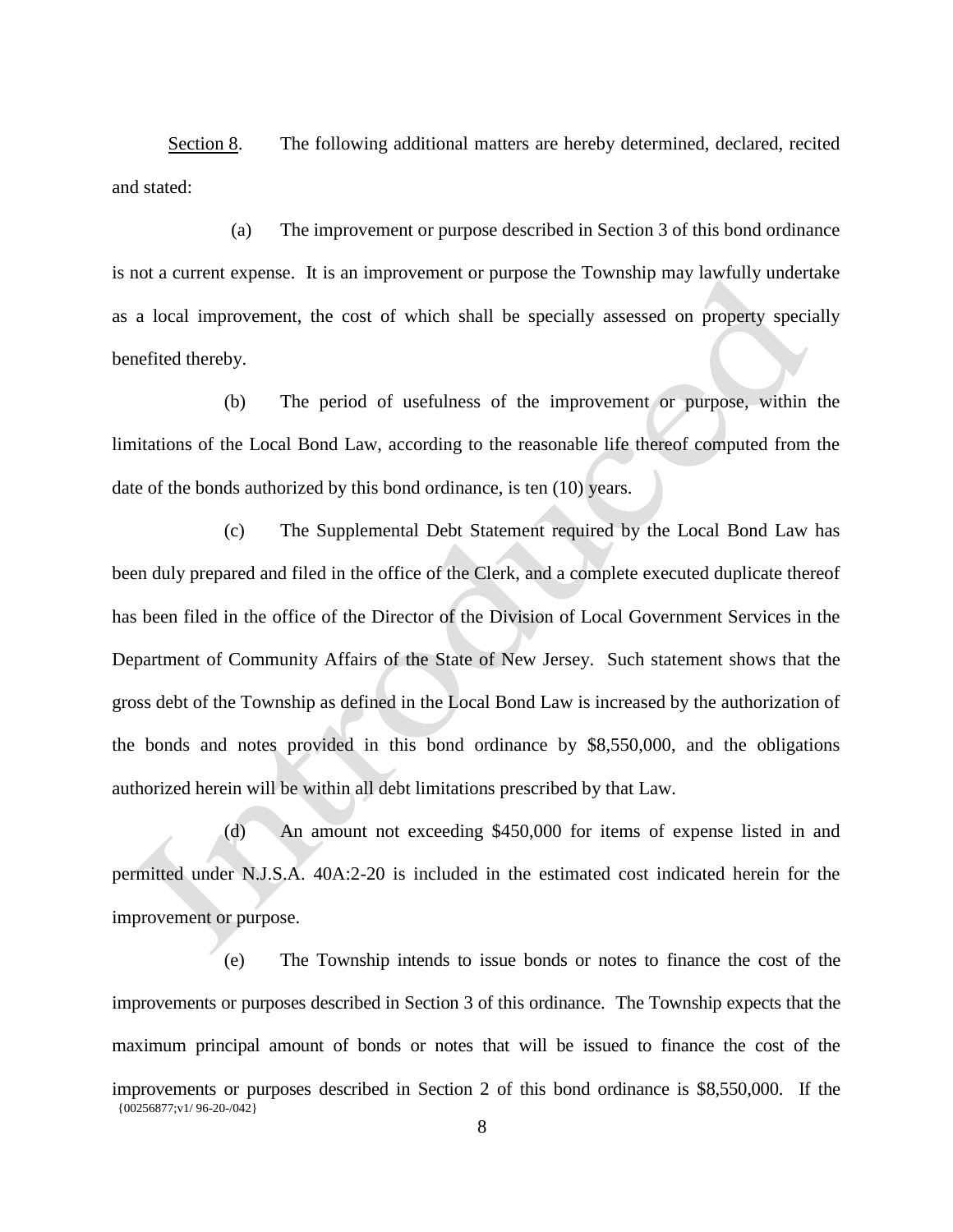Township incurs any such costs prior to the issuance of the bonds or notes, the Township intends to reimburse itself for such expenditures with the proceeds of the bonds or notes.

(f) The Township hereby determines that it anticipates that it will contribute \$0 (zero) to the payment of the cost of the local improvement described in Section 3 hereof. The cost of the local improvement shall be paid by special assessments which shall be levied on property specially benefitted thereby, in accordance with law. However, if the amount of the special assessments as finally confirmed is less than \$8,550,000, the Township will contribute the difference to the cost of the improvement.

(g) This bond ordinance authorizes obligations of the Township solely for a purpose described in N.J.S.A. 40A:2-7(d). This purpose is in the public interest and is for the health, welfare, convenience or betterment of the inhabitants of the Township. The amounts to be expended for this purpose pursuant to this bond ordinance are not unreasonable or exorbitant, and the issuance of the obligations authorized by this bond ordinance will not materially impair the credit of the Township or substantially reduce its ability to pay punctually the principal of and the interest on its debts and to supply other essential public improvements and services. The Local Finance Board in the Division of Local Government Services of the Department of Community Affairs of the State of New Jersey has heretofore made a determination to this effect and has caused its consent to be endorsed upon a certified copy of this bond ordinance as passed upon first reading.

{00256877;v1/ 96-20-/042} Section 9. Any grant moneys received for the purposes described in Section 3 hereof shall be applied either to direct payment of the cost of the improvement or to payment of the obligations issued pursuant to this bond ordinance. The amount of obligations authorized hereunder shall be reduced to the extent that such funds are received and so used.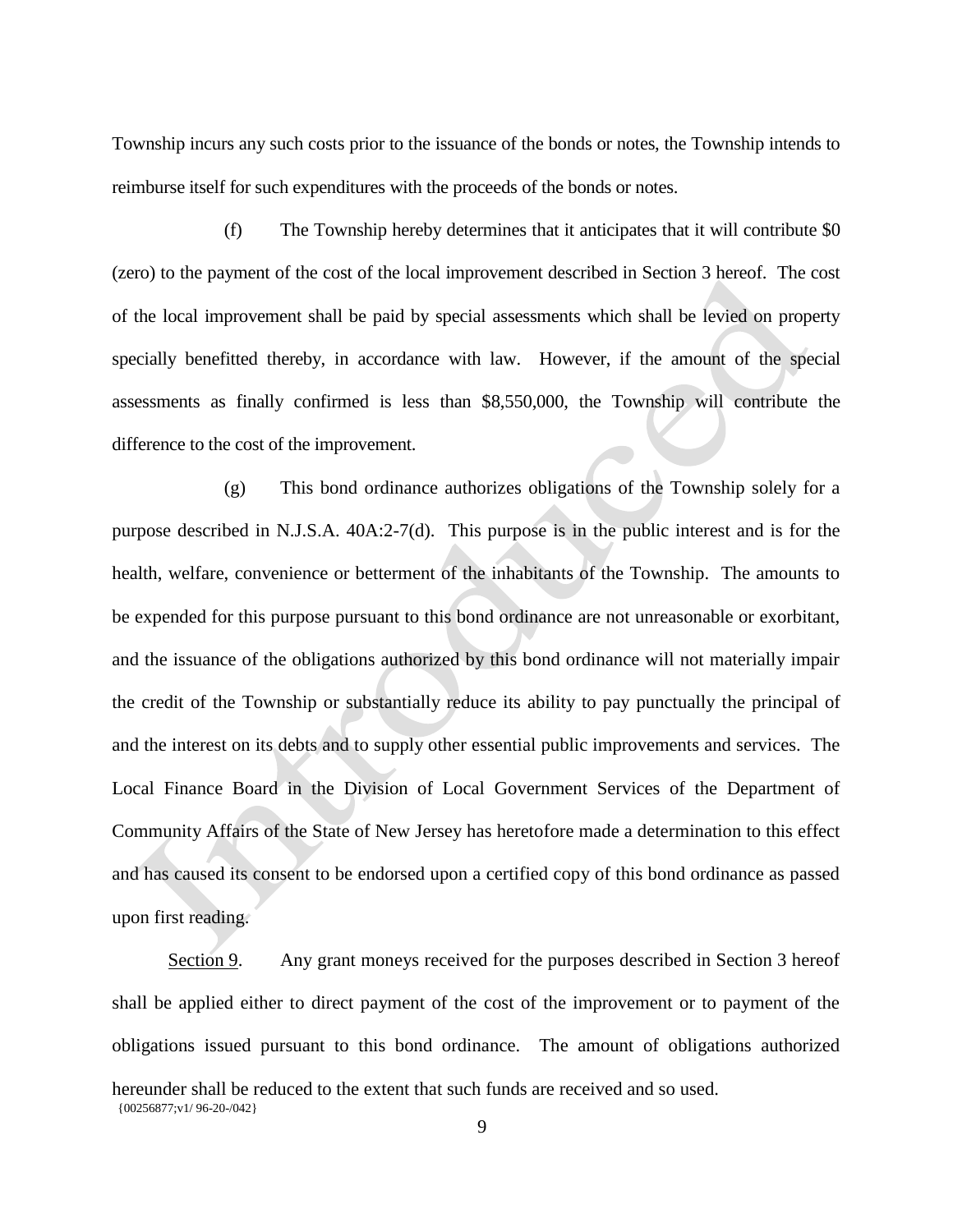Section 10. The full faith and credit of the Township is hereby pledged to the punctual payment of the principal of and the interest on the obligations authorized by this bond ordinance. The obligations shall be direct, unlimited obligations of the Township, and the Township shall be obligated to levy *ad valorem* taxes upon all the taxable real property within the Township for the payment of the obligations and the interest thereon without limitation of rate or amount.

Section 11. After passage upon first reading of this bond ordinance, the Township Clerk is hereby directed to publish the full text of the bond ordinance, together with the notice set forth below entitled: "NOTICE OF PENDING BOND ORDINANCE" (with appropriate completions, insertions and corrections), at least once in a newspaper qualified under N.J.S.A. 40A:2-19, at least ten days prior to the date set for public hearing and further consideration for final passage (which date shall be at least ten days after introduction and first reading). The Township Clerk is further directed to mail a copy of the ordinance together with notice of the introduction thereof to every person whose lands may be affected by the ordinance or any assessment which may be made in pursuance thereof, so far as the same may be ascertained, directed to his last known post-office address. The Township Clerk is further directed to comply with all provisions of N.J.S.A. 40:49-2, 40:49-6 and 40A:2-17(b) regarding postings, publications, mailing and the provision of copies of this bond ordinance.

Section 12. After final adoption of this bond ordinance by the Township Committee, the Township Clerk is hereby directed to publish the full text of this bond ordinance, as finally adopted, together with the notice set forth below entitled: "NOTICE OF ADOPTION OF BOND ORDINANCE" (with appropriate completions, insertions and corrections), at least once in a newspaper qualified under N.J.S.A. 40A:2-19.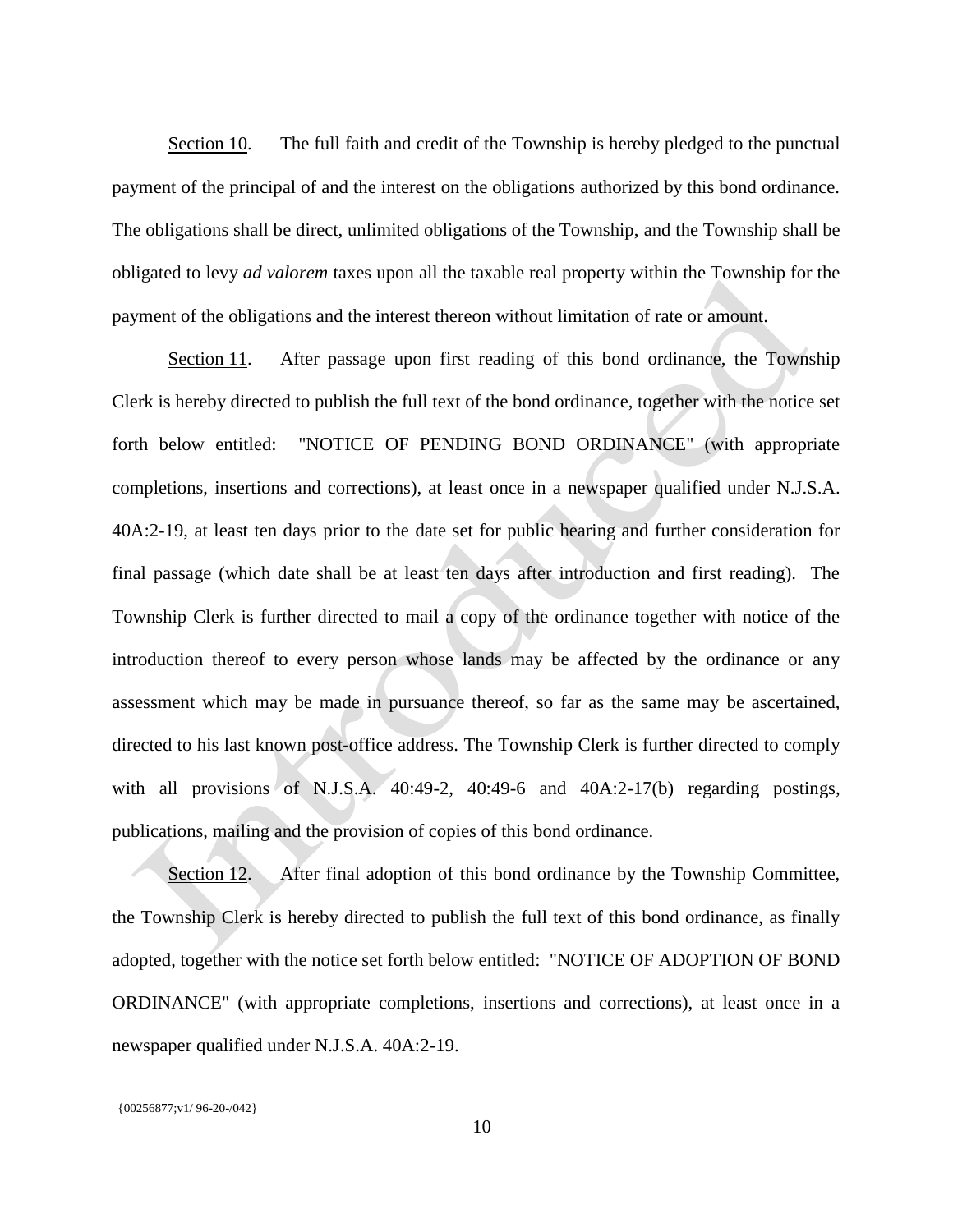Section 13. The Township Committee of the Township hereby covenants on behalf of the Township to take any action necessary or refrain from taking such action in order to preserve the tax-exempt status of the bonds and notes authorized hereunder as is or may be required under the Internal Revenue Code of 1986, as amended, and the regulations promulgated thereunder (the "Code"), including compliance with the Code with regard to the use, expenditure, investment, timely reporting and rebate of investment earnings as may be required thereunder.

Section 14. To the extent that any previous ordinance or resolution is inconsistent herewith or contradictory hereto, said ordinance or resolution is hereby repealed or amended to the extent necessary to make it consistent herewith.

Section 15. This bond ordinance shall take effect 20 days after the first publication thereof after final adoption, as provided by Section 12 hereof and the Local Bond Law.